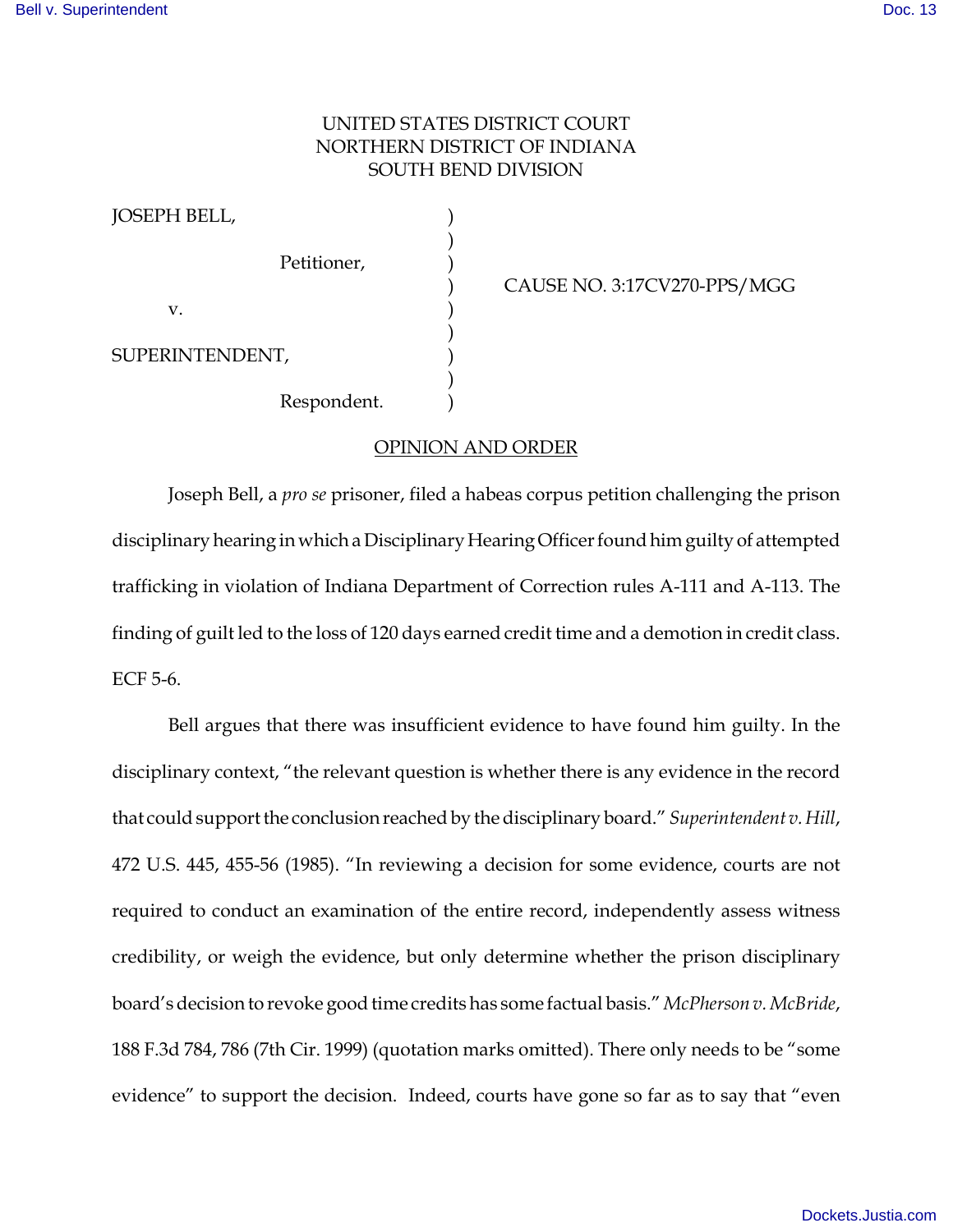meager proof will suffice. . . " *Webb v. Anderson*, 224 F.3d 649, 652 (7th Cir. 2000) (quotation marks, citations, parenthesis, and ellipsis omitted).

Bell was charged with a violation of IDOC rule A-111 which is defined as "[a]ttempting or aiding and abetting with another to commit any Class A offense." Indiana Department of Correction, Adult Disciplinary Process: Appendix I. http://www.in.gov/idoc/files/02-04-101\_APPENDIX\_I-OFFENSES\_6-1-2015(1).pdf. He was also charged with a violation of IDOC rule A-113 which is defined as "[e]ngaging in trafficking (as defined in IC 35-44.1-3-5) with anyone who is not an offender residing in the same facility." *Id.* Indiana law defines "trafficking" as follows:

(b) A person who, without the prior authorization of the person in charge of a penal facility or juvenile facility, knowingly or intentionally:

- (1) delivers, or carries into the penal facility or juvenile facility with intent to deliver, an article to an inmate or child of the facility;
- (2) carries, or receives with intent to carry out of the penal facility or juvenile facility, an article from an inmate or child of the facility; or
- (3) delivers, or carries to a worksite with the intent to deliver, alcoholic beverages to an inmate or child of a jail work crew or community work crew…

Ind. Code § 35-44.1-3-5 (West).

Let's start with the Conduct Report, which charged Bell with the following:

Lamonica Radford was stopped by police and admitted she was Conspiring to traffic narcotics "synthetic marijuana" in the ISF prison by dropping in the Lieber Park so a Labor line worker could smuggle it in to Offenders Durant and Joseph Bell[.]

Radford is believed credible because she implicated herself in a crime. Offender Pitchord Bell is in violation of ADP code 111/113 Violation of Law/Trafficking with an Inmate.

ECF 5-1 (amendment in original). Here's what the Report of Investigation says: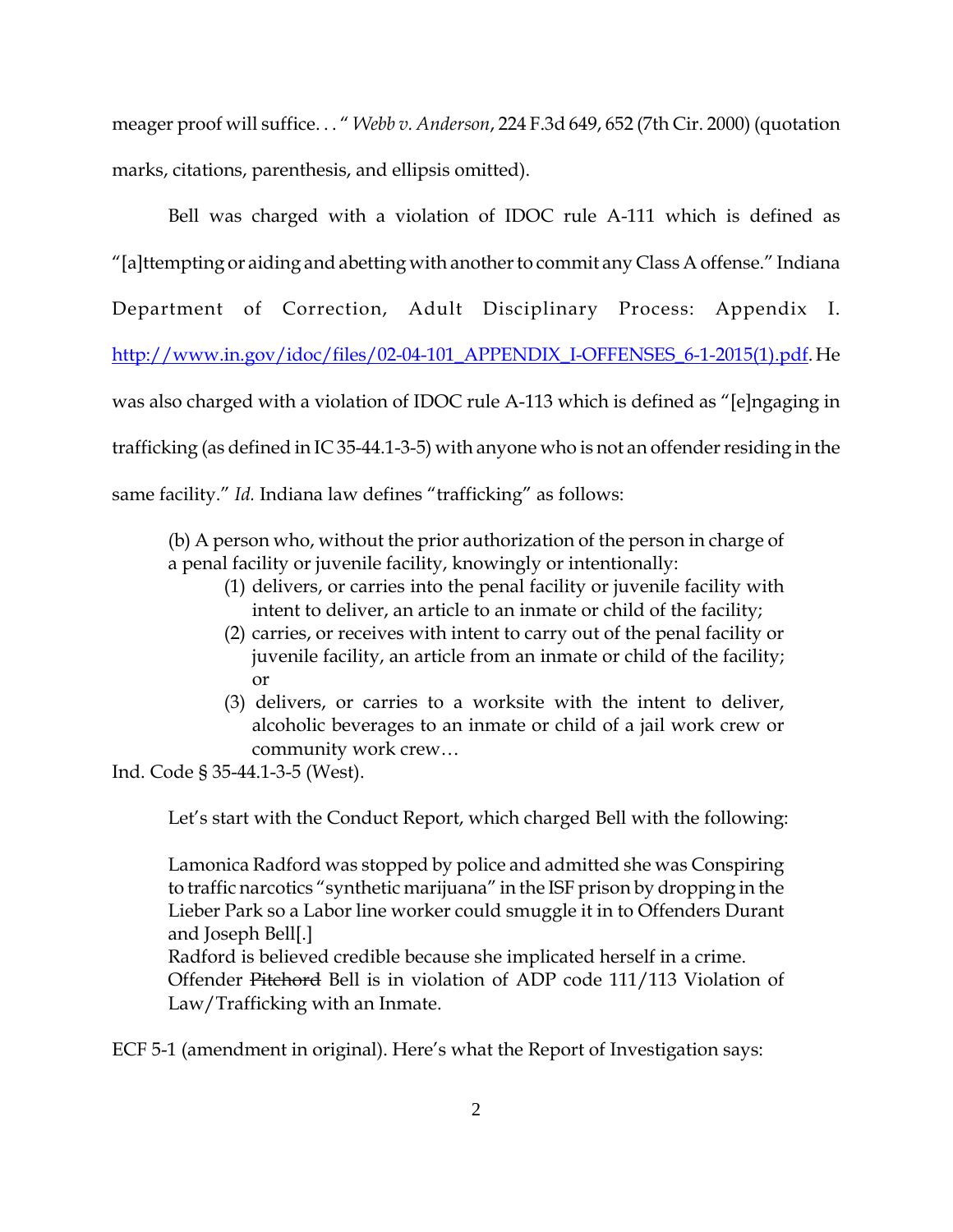Lamonica Radford admitted to police that she was conspiring with Offenders Michael Durant #966317, Joseph Bell #121260 to smuggle narcotics "synthetic marijuana" into the ISP prison. Radford is believed credible because she implicated herself in a crime. Durant was interviewed and admitted to me that Offender David Hunter # 194461 was the Offender on the Labor Line that was supposed to smuggle the drugs into the facility. Investigation started on 9-21-2016 and concluded 10-04-2016.

ECF 5-2.

The issue is whether there was "some evidence" that Bell was guilty as charged. The hearing officer relied on the above statements, as well as the confidential investigation file and confidential investigation report, which I have reviewed. There is considerable evidence contained in the confidential files that connects Bell to this incident. The evidence in these documents meets the standard of "some evidence" necessary to support the hearing officer's finding of guilt. The decision was not arbitrary or unreasonable, and Bell is not entitled to habeas corpus relief based on the sufficiency of the evidence.

Bell also claims he is entitled to habeas corpus relief because the Conduct Report was not signed by the reporting officer's immediate supervisor. But to the extent that IDOC policy requires a supervisor's signature, that has no relevance here. "In conducting habeas review, a federal court is limited to deciding whether a conviction violated the Constitution, laws, or treaties of the United States." *Estelle v. McGuire*, 502 U.S. 62, 67-68 (1991). The IDOC's failure to follow its own policy does not rise to the level of a constitutional violation. *See id.* at 68 ("state-law violations provide no basis for federal habeas relief").